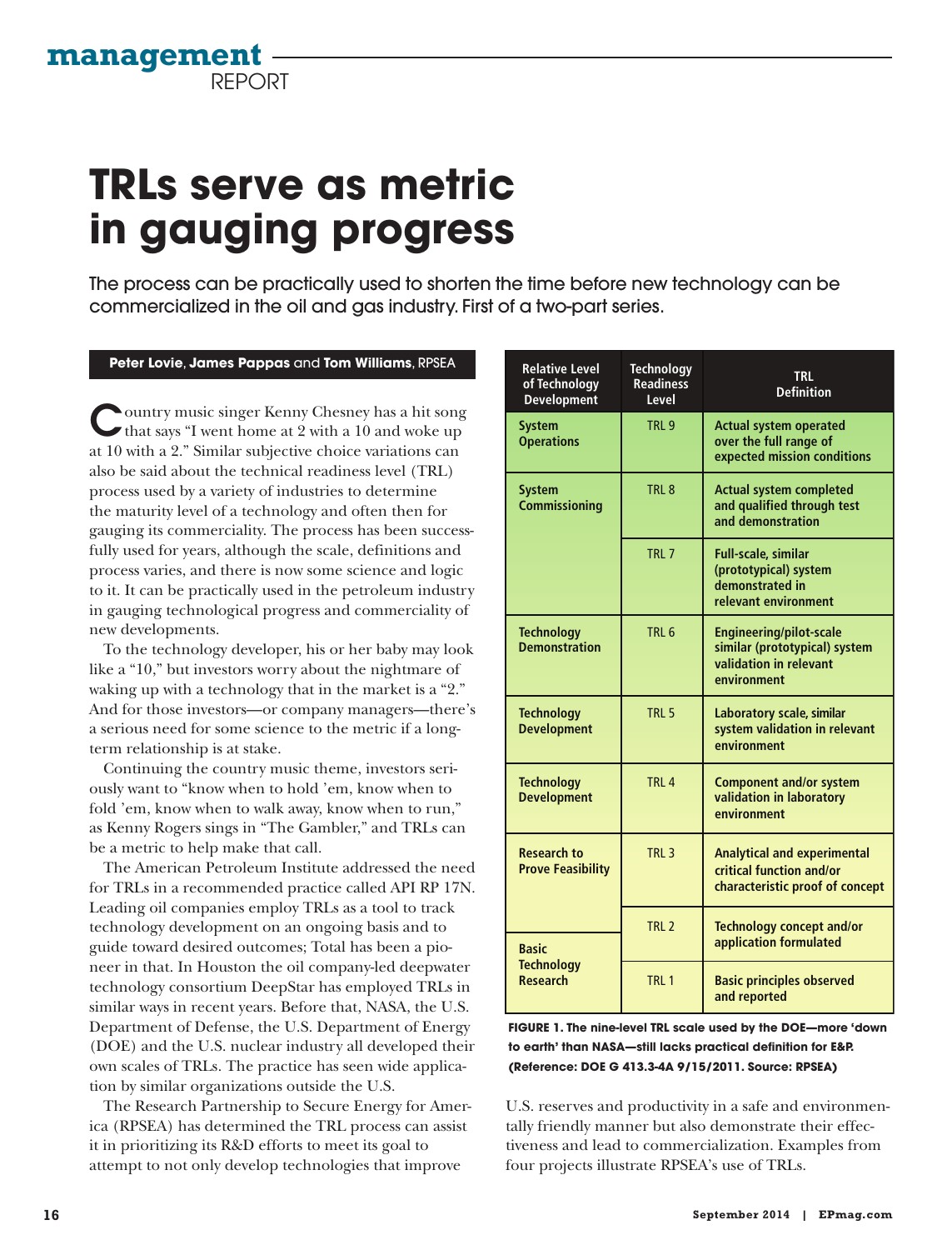### **Value to regulators, investors and end users**

REPORT

**managemen** 

Regulators accepting a new technology/system in a high-risk permit application may use TRL values as a metric on technology maturity to help in this kind of difficult decision. Investors making risk-based decisions similarly may find TRLs to be a useful, quantifiable measure as opposed to solely relying on industry judgment by people they know.

The industry frequently conducts a hazard identification exercise called HAZID before a new project is commissioned, a subjective exercise employing subject matter experts (SMEs) in a process that has made a significant contribution to improving safety and reducing risk. The same can be said for TRLs.

#### **Objective or subjective?**

There is a distinction here between: (i) subjective choices based on a single nonexpert opinion, (ii) focus groups used in political or market research assessments, (iii) carefully weighed views from a panel of experts and (iv) absolutes such as the laws of physics. TRLs fall under category

|                        |                                                                                                          | <b>TRL Designation</b>                                                                                     |  |  |  |  |
|------------------------|----------------------------------------------------------------------------------------------------------|------------------------------------------------------------------------------------------------------------|--|--|--|--|
| Conception             | TRL <sub>0</sub>                                                                                         | <b>Unproven Idea</b><br>(paper concept, no analysis<br>or testing)                                         |  |  |  |  |
| Proof-of-Concept       | TRL <sub>1</sub>                                                                                         | <b>Proven Concept</b><br>(functionality demonstrated<br>by analysis or testing)                            |  |  |  |  |
|                        | TRL <sub>2</sub><br><b>Validated System Concept</b><br>(breadboard tested in "realistic"<br>environment) |                                                                                                            |  |  |  |  |
|                        | TRL <sub>3</sub>                                                                                         | <b>Prototype Tested</b><br>(prototype developed and tested)                                                |  |  |  |  |
| Prototype              | TRL <sub>4</sub>                                                                                         | <b>Environment Tested</b><br>(prototype tested in field realistic<br>environment)                          |  |  |  |  |
|                        | TRL <sub>5</sub>                                                                                         | <b>System Integration Tested</b><br>(prototype integrated with intended<br>system and functionally tested) |  |  |  |  |
| <b>Field Qualified</b> | TRL <sub>6</sub>                                                                                         | <b>Technology Deployed</b><br>(prototype deployed in field test<br>or actual operation)                    |  |  |  |  |
|                        | TRL <sub>7</sub>                                                                                         | <b>Proven Technology</b><br>(production unit successfully operational<br>for $>10\%$ of expected life)     |  |  |  |  |

**FIGURE 2. The seven-level TRL scale adopted by RPSEA is used for technologies being developed for the petroleum industry. (Source: RPSEA)**

nine-level scale with a set of definitions that better suited DOE projects but lacked proper practical definition for the upstream oil and gas industry.

It became clear to TRL users that the language used in the definitions of each TRL was important to enable the scale to be applied practically on the ranges of technologies within RPSEA's ultradeepwater program. RPSEA adjusted its TRL scale to better suit the characteristics of projects with a somewhat different set of TRL definitions and with language somewhat similar to the API RP 17N scale but more tailored to petroleum industry systems as opposed to hardware. It is a seven-level scale adopted from DeepStar because it was felt that the language of the definitions worked well and was used by many people in the industry community, embracing everything from relatively small investments to very large investments in the ultimate embodiments of technologies examined. The RPSEA TRL scale is shown in Figure 2.

The broad value of TRLs may have been underestimated. Part

(iii). A standard, pre-agreed scale of what defines each TRL is used to calibrate and hence coordinate the judgments of a panel of experts making TRL determinations.

The TRL methodology was originated by Stan Sadin at NASA in 1974. In that era NASA was faced with developing many new systems where "failure was not an option," but there was little precedent to go on. The urgency of a search for a method to improve success for new developments from the early stages through execution along the lines of the TRL concept did not have to be space-related for the methodology to be of value; 50 years later the concept is used in many industries.

The NASA TRL scale evolved as a nine-level scale to cover technology development stages from a new idea to a reliable working embodiment of the new technology along the lines of Figure 1. The DOE has had its own typical development process, leading to an adaptation of the

2 of this article will demonstrate TRL use of a fit-for-purpose process for gauging technology progress—one that is simple and consistent and that provides value, recognizing how focus on process over function can compromise the intention.

A TRL process that can be easily understood by service providers, investors, research consortia and governments will increase the likelihood of commercialization of needed technologies.

## **Practical guidelines**

Experience with TRL votes has shown that understanding the TRL process is based on SMEs that had a background in field development activities such as drilling, well services and production facilities, all of which see a fairly broad application of a variety of technologies that were recent or even relatively untried. It is suggested that at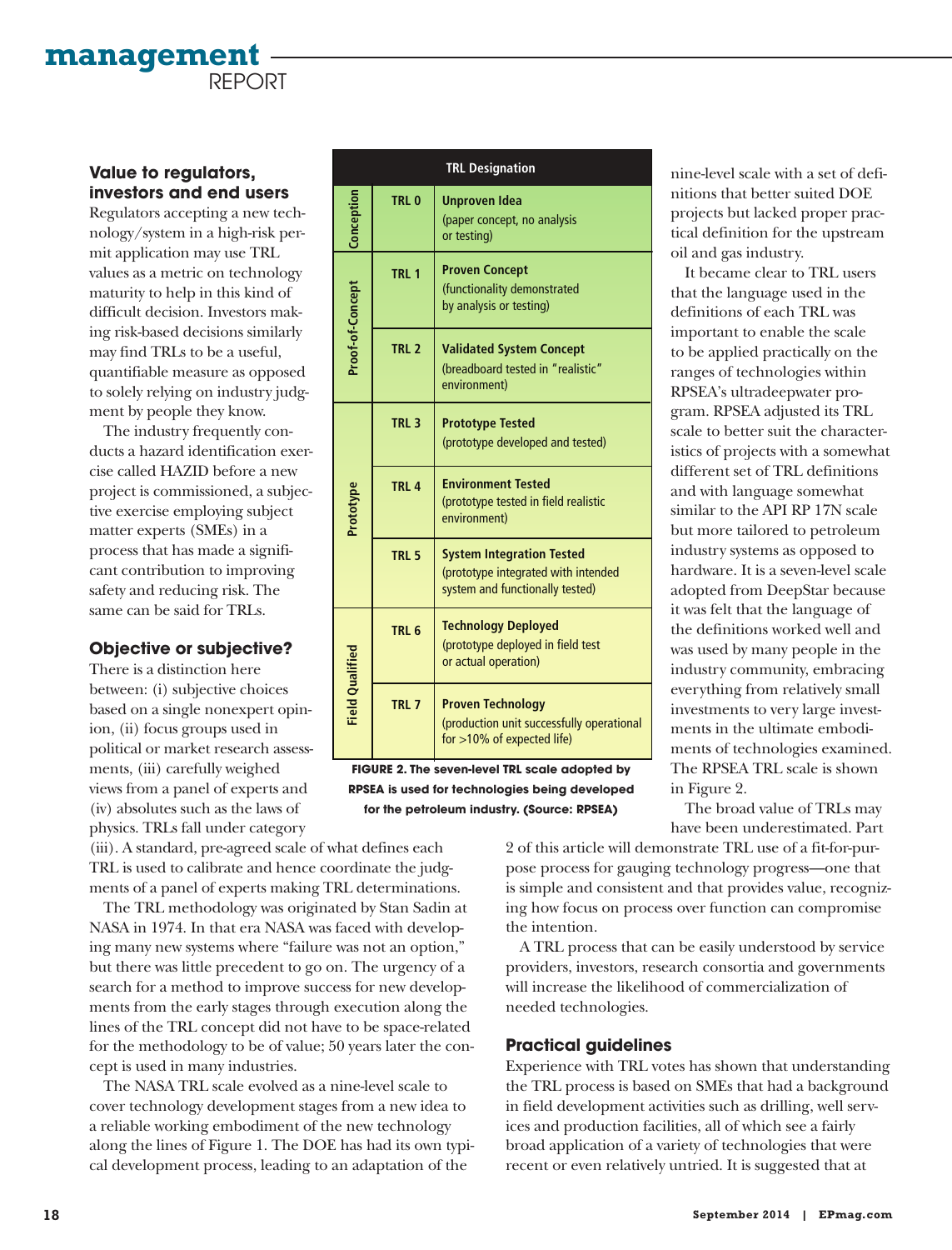

least five and not more than about a dozen SMEs be used to perform the TRL analysis. Adding more SMEs may get cumbersome, and fewer than five may result in "groupthink." The SMEs might be individuals who would use the technology but cannot be enthusiasts for the technology or, worse still, be "sales monkeys" working for the originator of the technology. Responsible, professional independence is obviously critical.

It is recommended that a knowledgeable, professional and open-minded facilitator with no vested interest in the technology be chosen to lead the discussion and assessment. The facilitator is not essential but can often draw out the thinking of the SMEs.

Another principle that had to be addressed: The TRL needs to be an individual opinion and not that of the SME's employer. In effect, the TRL vote is part of a survey.

The value of that "survey" is dependent on the background of the people who take it. A panel of SMEs with operating companies, service providers, manufacturers, academia and consultants that might choose to use the

technology in their core business is likely to be more significant than a panel of generally knowledgeable people.

There is significant research backing up the quality of judgment made by a panel of well-qualified experts—the Delphi Method developed by Rand Corp. for the U.S. Air Force Strategic Air Command in the 1950s and 1960s. The Delphi Method was used on national security matters quite separate from technology. It relies on isolated opinions from SMEs of established judgment and frame of reference to assess a situation that may not have any proven guidelines or precedents, with objectives of seeking maximum quality and validity in judgment on possible future actions. Those people can later be brought together to amass their opinions and attempt to form a consensus if indeed one might exist.

#### *Acknowledgment*

*The authors are pleased to have the permission of RPSEA to cite (i) the frame of reference of RPSEA in using TRLs and (ii) the experience with the specific RPSEA projects referred to in the examples.*

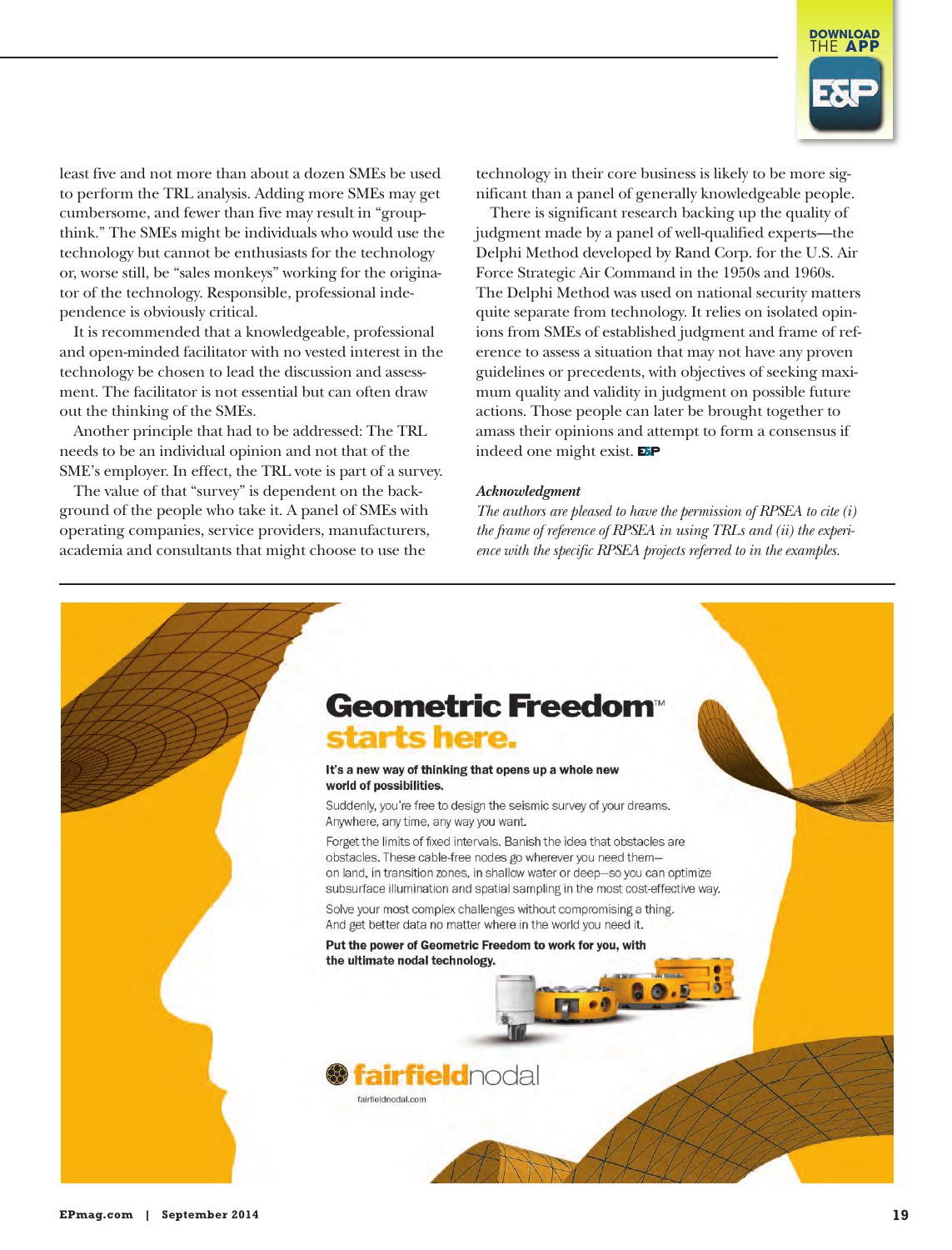**management** REPORT

# **TRLs gauge progress on technology, commerciality**

This is the second in a two-part series on how the technical readiness level process can be practically used to shorten the time before new technology can be commercialized.

#### **Peter Lovie**, **James Pappas** and **Tom Williams**, RPSEA

**I** nvestors may invest in the development of new ideas, expecting a high return on their investment by rationnvestors may invest in the development of new ideas, alizing that since the risks are high, so must be the rewards. In reality, many new ideas do not work commercially for various reasons that are sometimes not readily apparent when starting on a path to develop new technologies. Moreover, it is through fits and starts, trial and error, and much iteration that some new ideas have historically flourished to become worthwhile advances on the status quo. If, for example, a manufacturer believes his widget is ready for commercialization, he had better be certain that his potential purchasers and end users share his thoughts, quite apart from any consideration of technical readiness levels (TRLs). The oil and gas industry is littered with well-intentioned technologies that have been shelved because end users were not convinced of the products' readiness or value.

That said, TRLs may help as a useful marketing tool to show that widget's readiness. A TRL voting exercise can serve as a reality check by removing much of the subjec-

| Category<br>of votes    | Vote         |         | <b>TRL</b><br>today | TRL in<br>3 years | <b>Number of voters</b><br>in panel |  |
|-------------------------|--------------|---------|---------------------|-------------------|-------------------------------------|--|
| <b>Operators</b>        | <b>First</b> | Average | 4.3                 | 6.1               | 9 on Jan. 9, 2013                   |  |
|                         |              | Range   | $3 - 5$             | $5 - 7$           |                                     |  |
|                         | Second       | Average | 4.8                 | 6.4               | 4 at Sept. 5, 2013                  |  |
|                         |              | Range   | $3 - 6$             | $5 - 7$           |                                     |  |
| <b>Non</b><br>operators | <b>First</b> | Average | 5.6                 | 6.7               | 5 on Jan. 9, 2013                   |  |
|                         |              | Range   | $5-6$               | $6 - 7$           |                                     |  |
|                         | Second       | Average | 5.0                 | 6.5               | 4 at Sept. 5, 2013                  |  |
|                         |              | Range   | $4-6$               | $6 - 7$           |                                     |  |
| Everyone                | <b>First</b> | Average | 4.8                 | 6.3               | 14 on Jan. 9, 2013                  |  |
|                         |              | Range   | $3 - 6$             | $5 - 7$           |                                     |  |
|                         | Second       | Average | 5.0                 | 6.4               | 8 at Sept. 5, 2013                  |  |
|                         |              | Range   | $3 - 6$             | $5 - 7$           |                                     |  |

**FIGURE 1. TRLs were used to gauge progress during a RPSEA technology development project, with a projection for TRL three years later. (Source: RPSEA)**

tivity, not to mention personal enthusiasms, from the equation. It may even result in a complete change in business plan.

#### **Marine technology development**

Determination of TRL figures was part of a RPSEA project on deepwater direct offloading systems by Remora's HiLoad DP equipment. Remora A.S. is the Norwegian originator of the technology, working on it since 2001 and patenting the HiLoad DP device as a system to more safely and efficiently transfer crude oil from storage on an FPSO vessel to a shuttle tanker so that the latter vessel could transport the crude to an onshore processing facility.

Although subjected to model tests and field trials, the technology had not yet been fully evaluated for the U.S. Gulf of Mexico's (GoM's) deepwater environment. The project objective was to evaluate the suitability of the technology as a preferable operating and economic alternative for offloading crude in GoM deep waters, determining if it would meet U.S. GoM requirements to enable functioning successfully for both steady-state production situations and in standby roles for emergency situations.

Two TRL votes were conducted: one early in the project Jan. 9, 2013, and the second at the end of the study Sept. 5, 2013. The voting panel was comprised of people from operating companies (end users) and nonoperators, all familiar with offloading operations and fully briefed on this project. All individuals were deemed qualified to vote (generally 15 to 35 years industry experience), with a composition as follows:

| No. of Voters | <b>FIRST VOTE</b> | <b>SECOND VOTE</b> |
|---------------|-------------------|--------------------|
| Operators:    |                   |                    |
| Nonoperators: | h                 |                    |
| Everyone:     | 14                |                    |

The same individuals were polled in the second votes, but only eight voted. Each voter was asked for an assessment of TRL based on the RPSEA TRL scale. The development of marine technologies such as offloading is known to be historically slow, so voters also were asked to give their assessment of TRL at some point three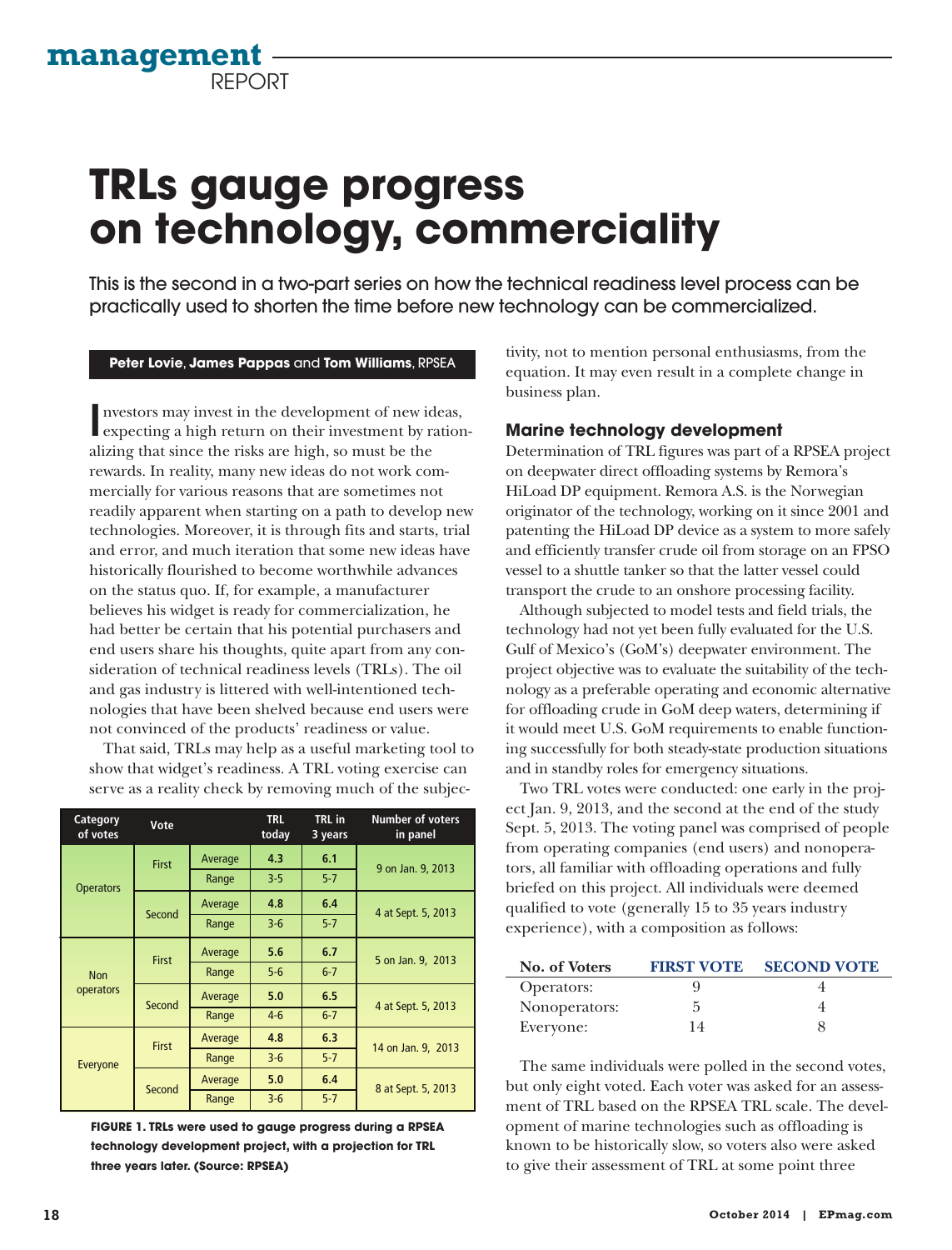**managemer** REPORT

| Example        | Technology                                                                                                                                                                                | <b>Typical System</b><br><b>CAPEX.S million</b> | Study length, Study Cost,<br>months | \$ million | <b>TRL</b><br>at start at end | <b>TRL</b> | <b>RPSEA Project</b><br>Number (a) | Applicable<br><b>Business Sectors</b>   | Is it commercial<br>in 2014? (b) |
|----------------|-------------------------------------------------------------------------------------------------------------------------------------------------------------------------------------------|-------------------------------------------------|-------------------------------------|------------|-------------------------------|------------|------------------------------------|-----------------------------------------|----------------------------------|
|                | Deepwater direct<br>offloading systems                                                                                                                                                    | 132.0                                           | 15                                  | 1.073      | 4.8                           | 5.0        | 10121-4407-01                      | FPSO units &<br>shuttle tankers         | <b>No</b>                        |
| $\overline{2}$ | <b>Intelligent Production</b><br>System for Ultra-deepwater<br><b>Short Hop Wireless Power</b><br>and Wireless Data Transfer<br>for Lateral Production<br><b>Control and Optimization</b> | 0.5                                             | 14                                  | 1.424      | 2.0                           | 5.0        | 09121-3500-01                      | Subsea production                       | Yes                              |
| 3              | Autonomous inspection of<br>subsea facilities                                                                                                                                             | 1.4                                             | 18                                  | 2.718      | 2.5                           | 5.5        | 09121-3500-05                      | Subsea production<br>Offshore pipelines | Probable                         |

**FIGURE 2. These examples show how TRLs have been used with technologies in the offshore petroleum industry. (Source: RPSEA)**

*(a) RPSEA publishes a final report for work on each of these technologies, which will become public domain and can be tracked using this project number. (b) While TRL can be a good signal for commerciality, the marketplace still rules and a high TRL is thus no guarantee of commerciality.*

*(c) Final field trials are in progress. Plans are to commercialize before year-end.*

years in the future, assuming all goes well in the operation of a HiLoad DP.

The results of the voting are shown in Figure 1. The operators were more conservative than the nonoperators, giving TRLs that were lower. In the second vote that trend reversed a little:

|               |           | <b>FIRST VOTE</b> |       | <b>SECOND VOTE</b> |  |
|---------------|-----------|-------------------|-------|--------------------|--|
|               | TRL<br>In |                   | TRL   | In                 |  |
|               | today     | 3 years           | today | 3 years            |  |
| Operators:    | 4.3       | 6.1               | 4.8   | 6.4                |  |
| Nonoperators: | 5.6       | 6.7               | 5.0   | 6.5                |  |
| Everyone:     | 4.8       | 63                | 5.0   | 64                 |  |

After nine months of thinking about it and reviewing further engineering design, operations, economics and environmental work, the operators had increased their TRL assessment by half a TRL level and the nonoperators by about a fifth of a TRL level. It did seem to be a perceptible increase but, as these studies went at RPSEA, it was not very much considering the expectation had been to increase TRL by one or more levels as a result of the RPSEA process and funding.

Looking into the future for three years, it was interesting to see how the consensus was that even after three years of successful operation, an offloading technology would still be a half level from being fully accepted and proven (i.e., TRL of 6.4 instead of 7), which gave an insight as to how slow-moving and conservative the marine business can be. If that had been a downhole device for drilling operations, one doubts there would be any question at the end of three years of successful operation that the device would be fully proven and a TRL 7.

Example 1 shows: (a) how this particular study effort

was not very effective in advancing TRL and (b) the use of TRLs on a technology that involves large capex, estimated at \$132 million for a typical U.S.-built unit for a GoM application.

#### **Subsea downhole production technology**

"Intelligent Production System for Ultra-Deepwater Short Hop Wireless Power and Wireless Data Transfer for Lateral Production Control and Optimization" is the name given to a novel system for providing controls and power to downhole subsea production systems in a radically simpler and more economical way than current hardwired systems. While the capex required is much less than in Example 1, the potential payoffs are a high multiple.

This technology is attractive to the offshore production community as it may simplify subsea operations and offer substantial overall economies well beyond the capex of an embodiment of this technology.

TRLs for examples 2 and 3 were established by RPSEA staffers and not an independent voting panel as in Example 1. In Example 2, the technology was shown to work in other oilfield and industry experience but was not proven in subsea or deepwater, which together posed serious new challenges. This RPSEA project succeeded in proving downhole live operations in onshore wells. At this point the TRL was deemed to start at a 2, and afterward the project reached a TRL of 5. Subsequently, the product has been tested by an unnamed operator, commercialized and is now being used in several wells. It also is being developed for higher temperature applications, implying some increase in TRL.

It was developed by Tubel Energy, a small Texas company, with support from the University of Houston.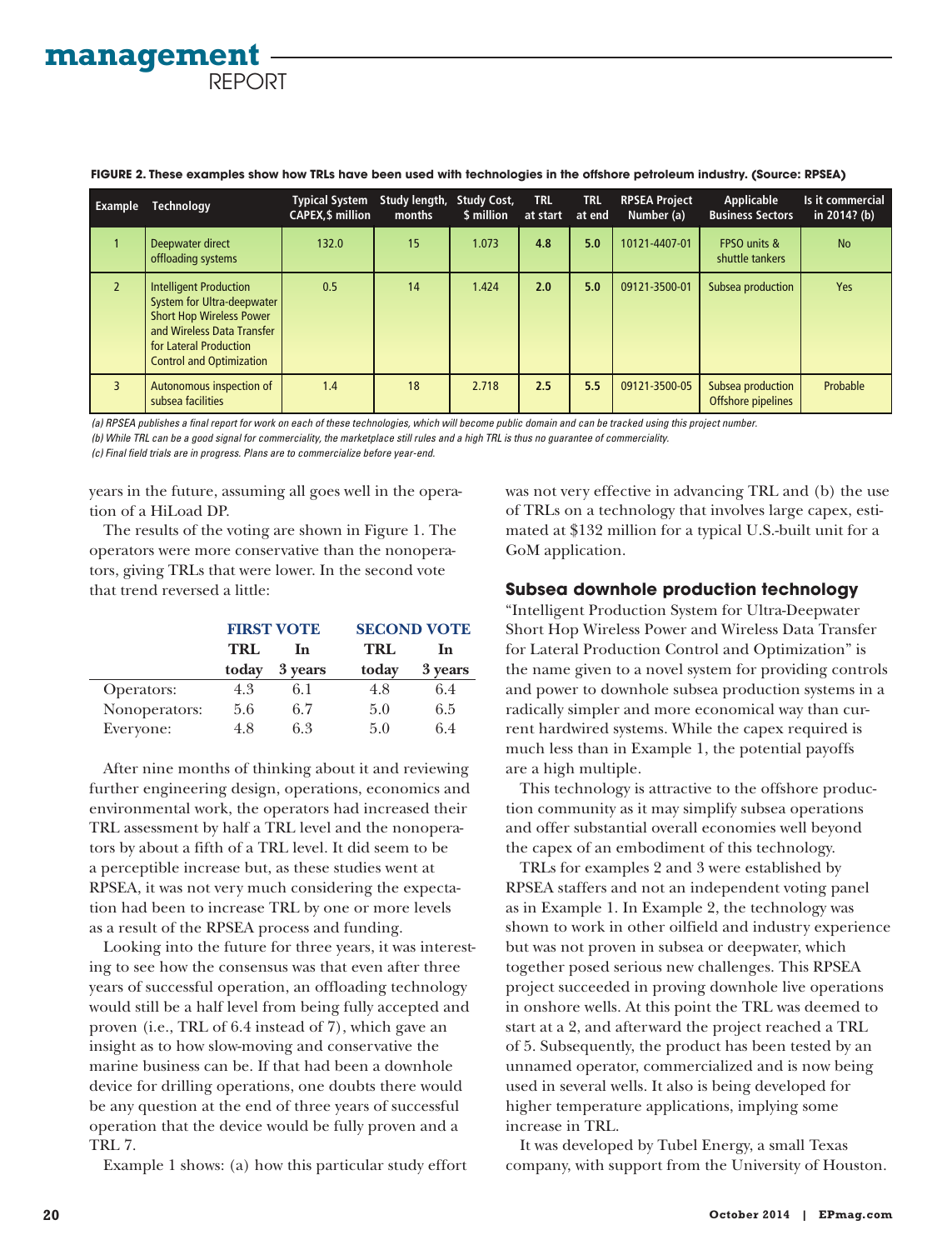

#### **Subsea inspection technology**

The "Autonomous Inspection of Subsea Facilities" in this example responds to the growing need for subsea inspection of wellheads, subsea flowlines and seabed pipelines. In contrast to Example 2, it was developed by a very large corporation (Lockheed Martin), with the RPSEA study effort providing needed petroleum industry inputs in addition to the objective of advancing the TRL.

The value of using an AUV was first seen in the U.S. Navy and then in oceanographic communities, which encouraged the adaptation for petroleum industry requirements.

Once again the progress with TRL was dramatic, going from the initial stage of between TRL 2 and 3 to a test system operated in a live production situation in 76.2 m (250 ft) of water in the GoM inside 18 months. The final test arrangement was judged to correspond to a TRL between 5 and 6, implying once again that a shift of three TRL levels was achieved, going from 2.5 to 5.5. Within a matter of months the production version of the AUV was routinely operating at depths of up to 305 m (1,000 ft), and newer versions are expected to extend it to 2,438 m (8,000 ft) in the near future.

The capex in a production environment would be about \$0.7 million.

#### **Comments on results**

Funding for example 1 did not do much to advance TRLs, but for examples 2 and 3, the funding appears to have had a dramatic effect. That "moving the needle"

may be of value in determining what additional investment should be made before the technology is widely applied in the field as well as represent a signal to operators how far the technology may be from actual trials and use.

That downhole device or survey tool might cost less than \$1 million to buy but may ultimately be supplied and put in service hundreds of times and might become an enabler for many further savings in field developments. For example, the TRL may be a valued signal for commercializing an attractive technology.

Alternatively, with the quantitative indication from TRLs, the payoff may be judged not an attractive enough proposition to make the technology funding investment.

Historically, while TRL ratings may not have been explicitly used in the petroleum industry for making investment decisions, the judgment of seasoned industry experts was first employed and then calibrated by operating company feedback and comments to arrive at as careful an assessment as possible of the technology to fit market needs. That process has often been one of selection with best available judgments in the absence of the new logic of the quantification technique that TRLs can offer. EP

#### *Acknowledgment*

*The authors are pleased to have the permission of RPSEA to cite the frame of reference of RPSEA in using TRLs and the experience with the specific RPSEA projects referred to.*

# **TRL conclusions**

- TRLs are a frame of reference giving a useful quantitative assessment, better than a focus group or market research but not a perfect or absolute number;
- If used consistently, TRLs can be useful in gauging development progress and appear particularly useful when applied in small capex projects that may be of fairly complex technology;
- While employed as a known tool by technology developers, TRLs have broader practical value for business and management decisions;
- **Stewart plants**  needed improvements; • TRLs can act as a metric to differentiate among various options, to decide where and how much one should spend on related new technologies and assist technology developers in determining areas of weakness or
- In the world of the big crew change, TRLs may offer a way to codify available judgment to a similar end **anticipation of**  result, offering a metric that can be understood readily across different types of technologies and across **imaging buried**  different funding entities; and
- Since TRLs appear to gain importance as a function of larger capex and when safety is imperative, perhaps **(Photo courtesy of Rob Stewart)** the onshore oil and gas industry should consider using TRLs since its associated costs and safety issues are on the rise while at the same time new and more complex products are being developed and marketed.